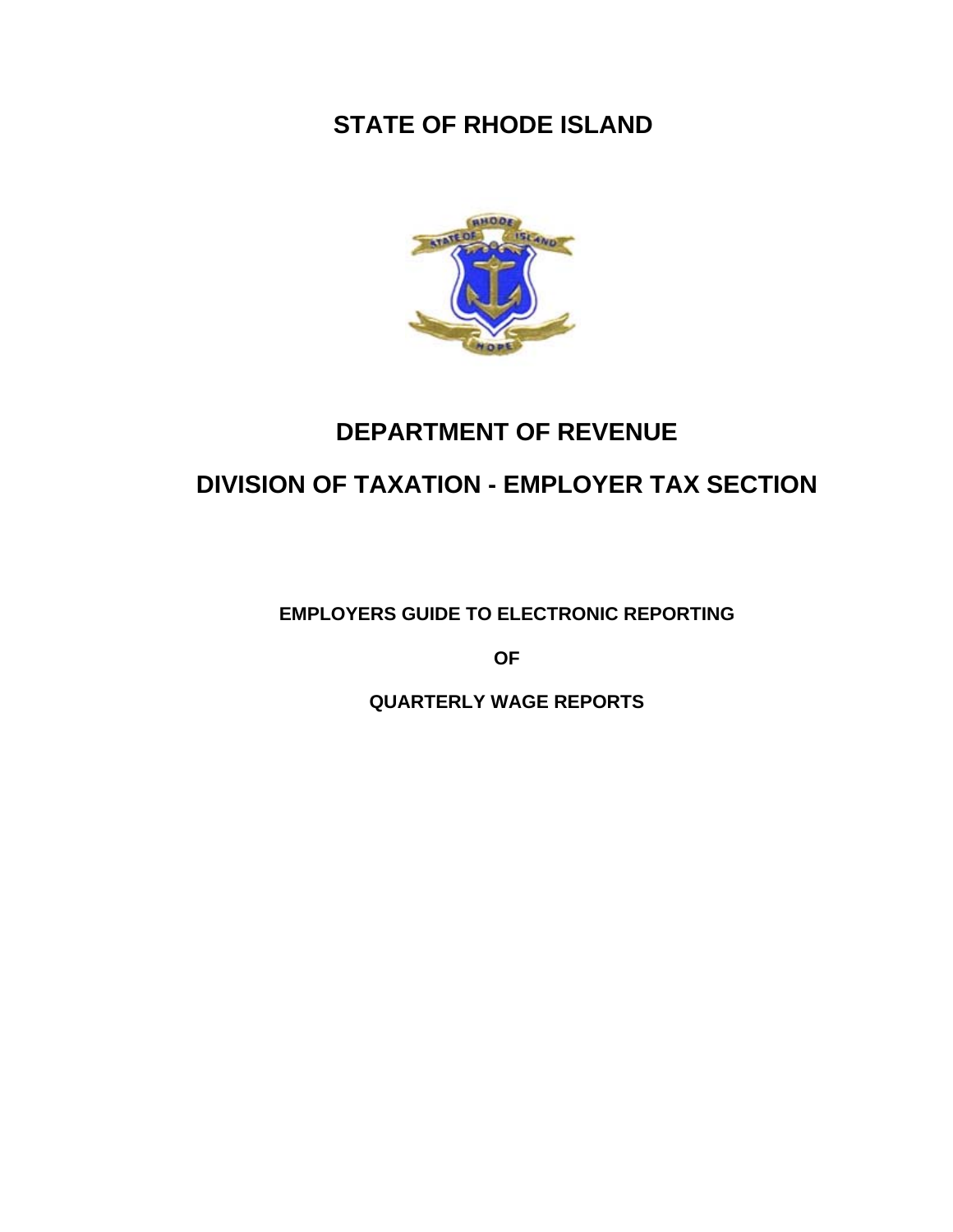| <b>Table of Contents</b>                                                                                                  |  |
|---------------------------------------------------------------------------------------------------------------------------|--|
|                                                                                                                           |  |
|                                                                                                                           |  |
|                                                                                                                           |  |
|                                                                                                                           |  |
|                                                                                                                           |  |
|                                                                                                                           |  |
| <b>ADDITIONAL</b>                                                                                                         |  |
| REPORTING SPECIFICATIONS - STATE FORMAT FORMAT EXAMPLE THE SERIES OF A SERIES AND REPORTING SPECIFICATIONS - STATE FORMAT |  |
|                                                                                                                           |  |
|                                                                                                                           |  |
|                                                                                                                           |  |
|                                                                                                                           |  |
|                                                                                                                           |  |
| MULTIPLE EMPLOYER APPLICATION FOR QTR WAGE REPORTING ON MAG TAPE9-10                                                      |  |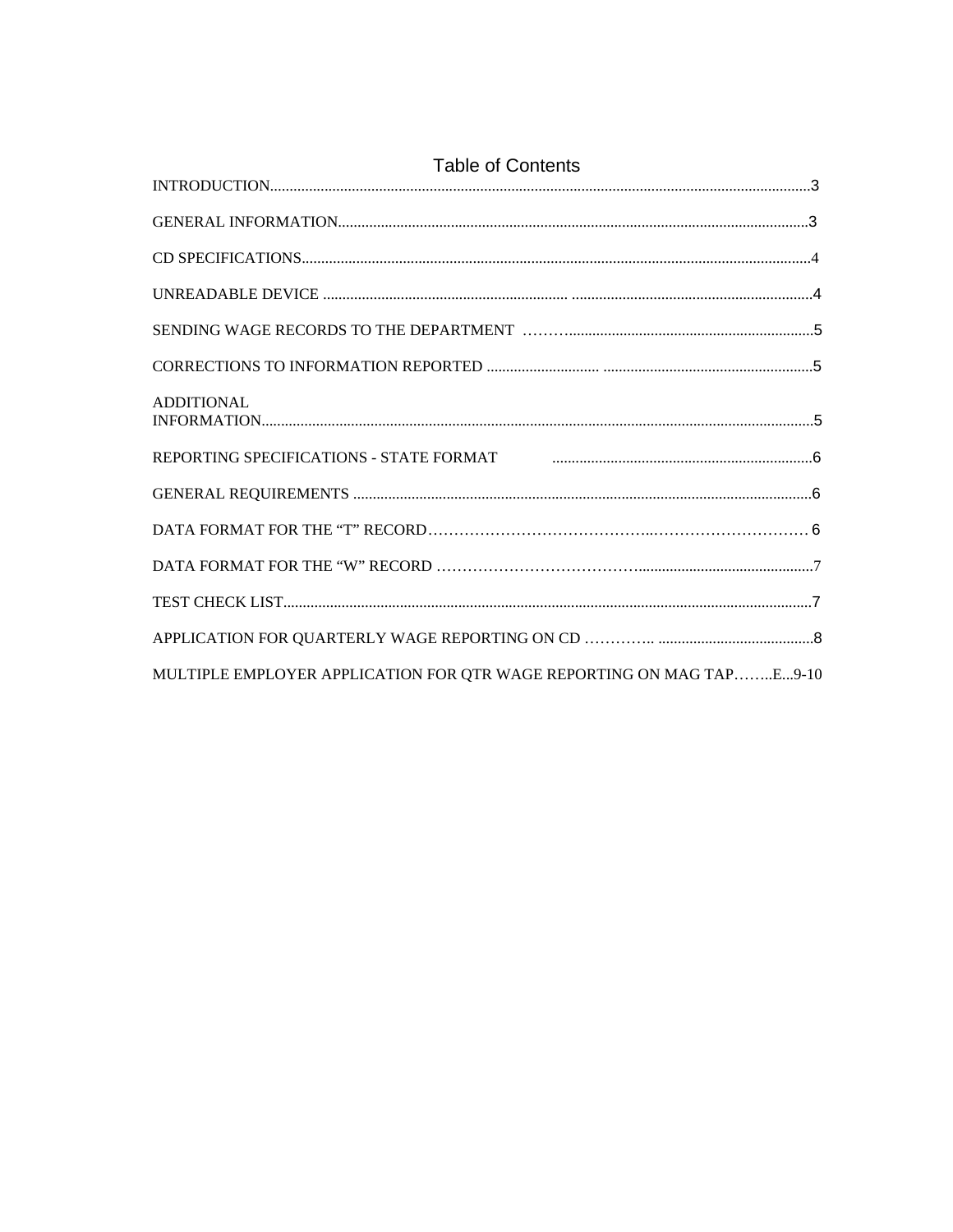## **INTRODUCTION**

Beginning in 2009, employers with twenty-five (25) or more employees are required to file electronically. This applies to the summary portion and the wage record data. Electronic filing is by CD. Individual employers can also use our internet web site www.uitax.ri.gov to report both employment taxes and wages information. The purpose of this publication is to provide employers and their authorized representatives with the requirements for reporting quarterly wage information electronically.

The state format designed specifically for reporting Quarterly Wage information to this department is the only acceptable format as of the  $4<sup>th</sup>$  Quarter of 2007 filing. A test MUST be submitted to this department to ensure compatibility with the department's computer system and compliance with this department's specifications using only one of the above-indicated input devices.

The **EMPLOYER'S GUIDE TO REPORTING** provides the detailed information necessary to prepare and submit quarterly wage information in the state format.

#### **GENERAL INFORMATION**

#### **THE APPROVAL PROCESS**

#### **Before this department accepts a CD, the APPLICATION FOR QUARTERLY WAGE REPORTING input device Form 730, and a test must be submitted to ensure processing compatibility.**

Service bureaus and payroll service companies must complete the APPLICATION FOR MULTIPLE EMPLOYER WAGE REPORTING Form 730-M.

This department will respond to the application and test the input device within 21 days of receipt. Reports may not be filed electronically with the department until this department grants written approval.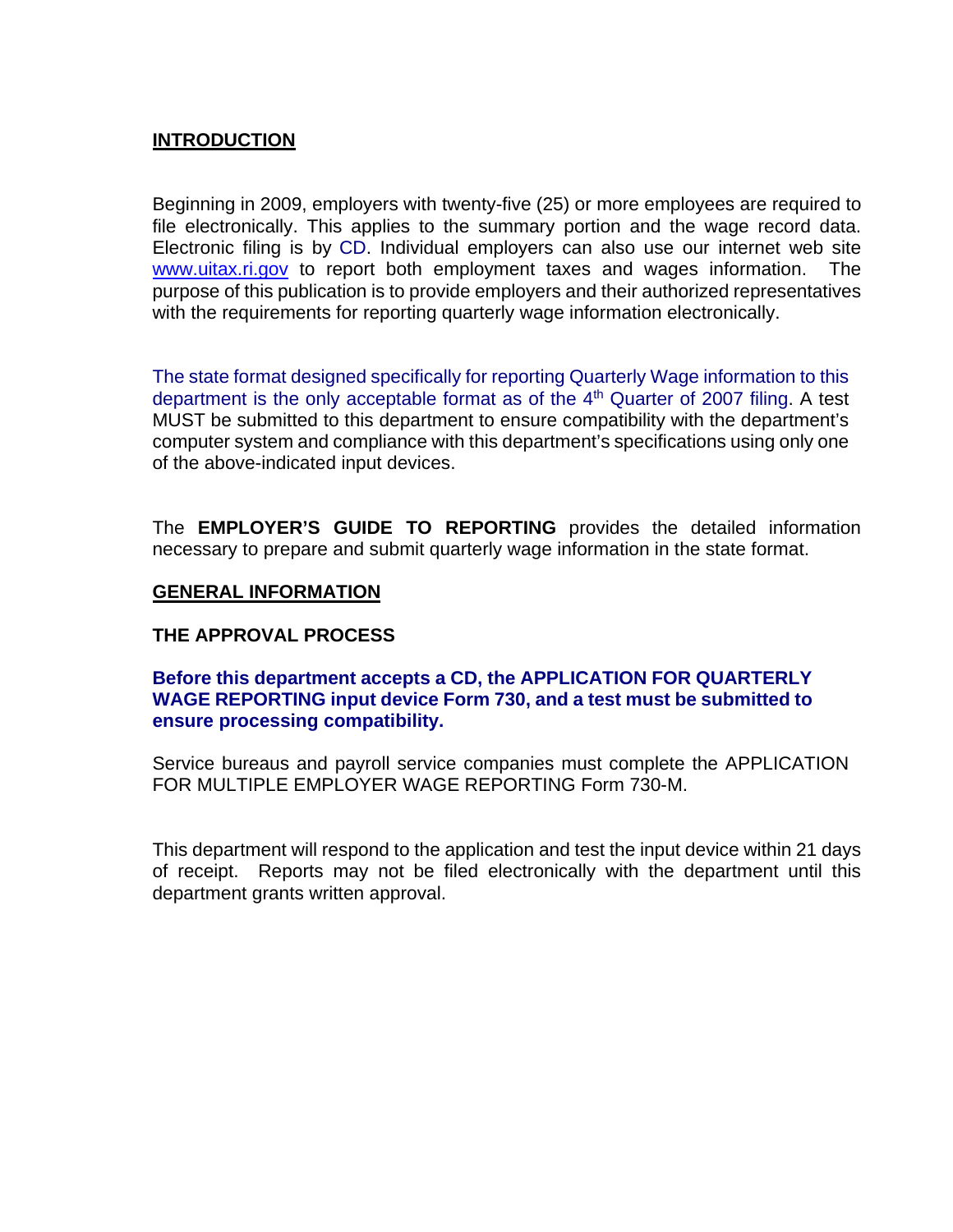# **CD SPECIFICATION**

\* All CD's must be recorded in ASCII.

 \* Internal Labels (standard 80 character records) are required unless Special Handling is requested and specifically agreed to by this department. Header and trailer records must be separated from the data records.

 \* External labels must clearly state whether data on CD is blocked or unblocked, whether or not the CD has an internal label, the employee record count, the number of employers if more than one, and the type of format.

## **UNREADABLE INPUT DEVICE**

Any media submitted to this Department that does not meet the department's reporting specifications, or that cannot be read, will be returned. If the external label does not contain all the necessary information, it will be returned. Penalties will be assessed for reports that are not received timely and correct.

# **SENDING WAGE RECORDS TO THE DEPARTMENT**

The following material must be submitted with your input device each quarter:

- 1 Quarterly Contribution and Wage Report (TX-17) with the appropriate block checked for device used for reporting.
- 2 Your remittance check or your routing EFT code

# **CORRECTIONS TO INFORMATION REPORTED**

Corrections or amendments to data submitted must be submitted in writing. **DDITIONAL INFORMATION**

Information and forms regarding magnetic tape reporting may be obtained by contacting:

> Rhode Island Division of Taxation Employer Tax Section - Wage Reporting Unit One Capitol Hill Suite 36 Providence, Rhode Island 02908 - 5829 (401) 574-8136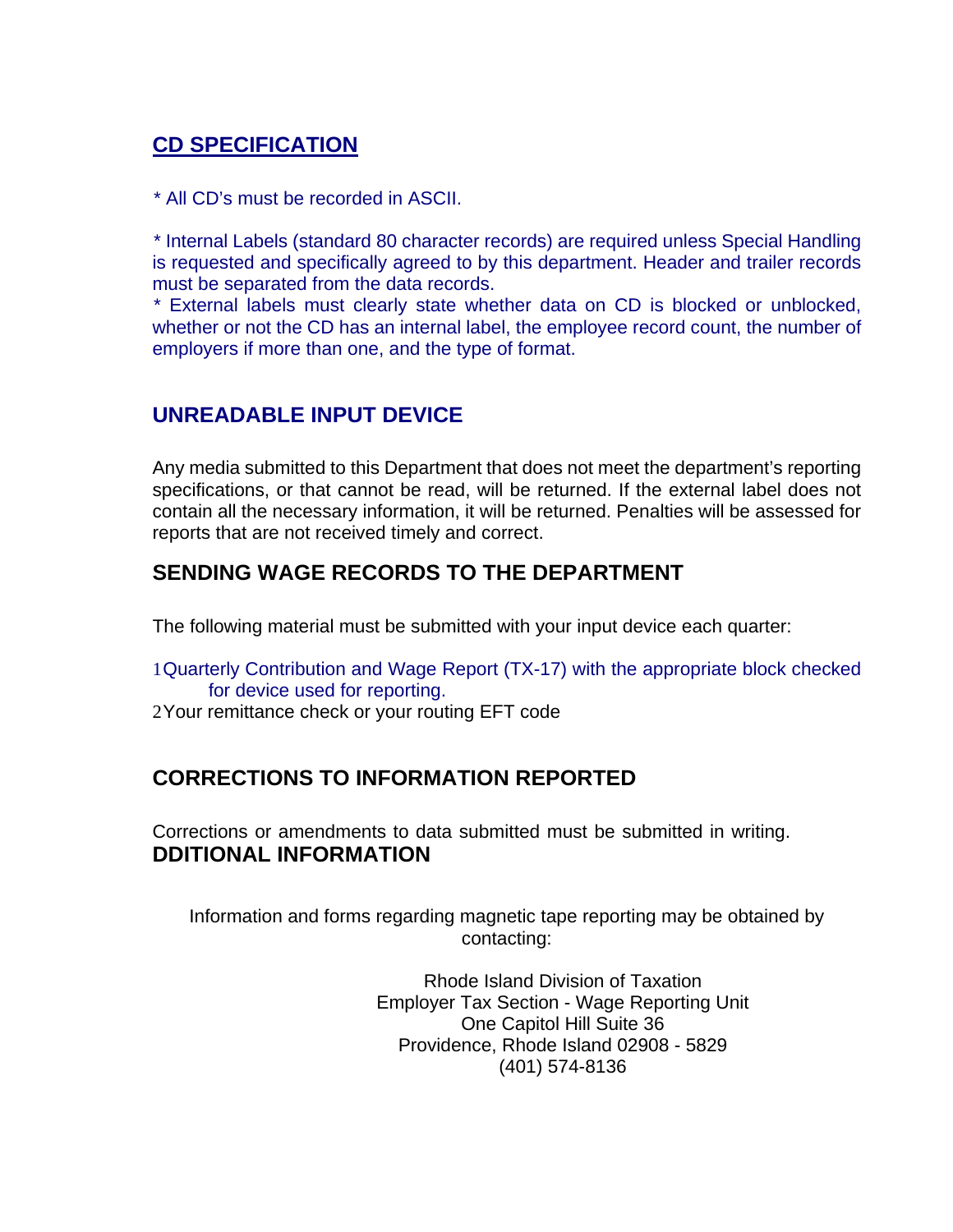### REPORTING SPECIFICATIONS - STATE FORMAT

The Rhode Island Division of Taxation, Wage Reporting Unit will accept quarterly wage input devices' submitted in accordance with the following specifications **AS OF THE 4TH QUARTER 2007.**

GENERAL REQUIREMENTS

Record Size: 276 Characters

#### DATA FORMAT

Wage fields may be signed or unsigned at the discretion of the submitter. All numeric fields must be right justified and zero filled. Any field cited as blank will not be used.

#### RECORD TYPES

Two record types must be submitted on the quarterly wage input device. The Record Identifier Code appearing in the first position of the record will identify each record. A "T" will identify the summary record and a "W" will identify each detail record. One or more detail "W" records will always follow a single summary record "T".

#### **Record types other than those indicated should not be submitted**. Record Name:

| <b>Position</b> | Char<br><b>Type</b> | <b>Field</b>                        | Len            | <b>Remarks</b>                          |
|-----------------|---------------------|-------------------------------------|----------------|-----------------------------------------|
|                 | A                   | <b>Record Identifier Code</b>       | 4              | Constant "T"                            |
| $2 - 13$        | N                   | Quarterly Wages*                    | 12             | Total Wages paid during quarter         |
| $14 - 25$       | N                   | Wage Record total*                  | 12             | Sum of all wages on "W" records         |
| 26-34           | A                   | Magnetic tape reporter<br>code      | 9              | Constant<br>"CDFILEWGR" See below       |
| $35 - 43$       | X                   | <b>Blank</b>                        | 9              |                                         |
| 44-53           | N                   | <b>Rhode Island Employer</b><br>No. | 10             |                                         |
| 54-75           | N                   | <b>Blank</b>                        | 22             |                                         |
| 76-77           | N                   | Year being reported                 | $\overline{2}$ | Last 2 digits                           |
| 78              | N                   | Quarter being reported              |                | 1=Jan-Mar 2=Apr-Jun 3=Jul-Sep 4=Oct-Dec |
| 79-89           | X                   | <b>Employer Name</b>                | 11             |                                         |
| 90-276          | X                   | <b>Blank</b>                        | 187            |                                         |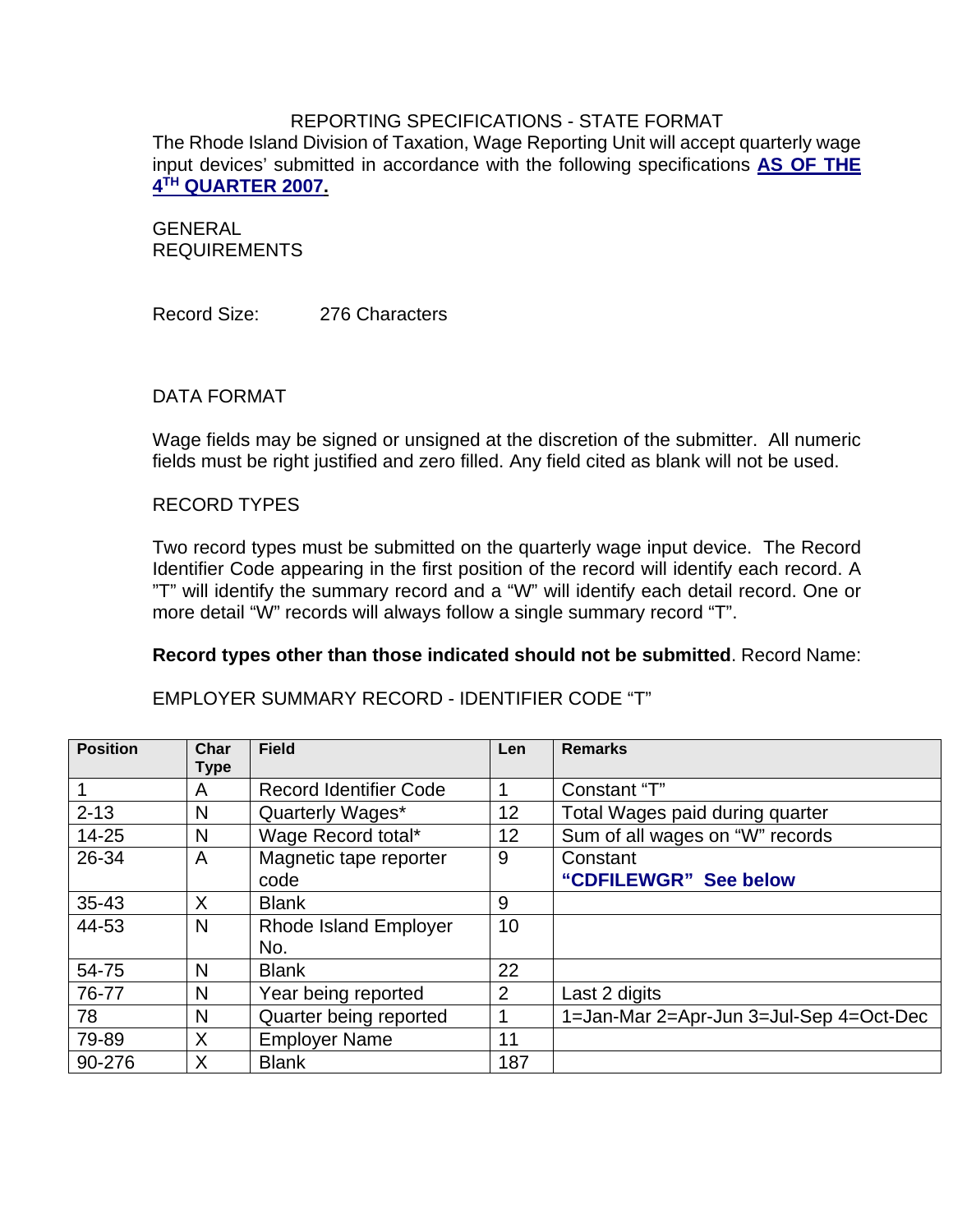| <b>Position</b> | Char<br><b>Type</b> | <b>Field</b>                      | Len            | <b>Remarks</b>                 |
|-----------------|---------------------|-----------------------------------|----------------|--------------------------------|
|                 | A                   | Record Identifier code            |                | Constant "W"                   |
| $2 - 25$        | X                   | <b>Blank</b>                      | 24             |                                |
| 26-34           | X                   | Microfilm Index number            | 9              | Constant "CDFILEWRG" See below |
| 35-43           | N                   | <b>Social Security Number</b>     | 9              | If not available, zero fill    |
| 44-53           | N                   | <b>Employer Registration No</b>   | 10             | Same as item 6 in "T"          |
| 54-62           | N                   | <b>Employee Last Name</b>         | 9              |                                |
| 63              | X                   | <b>Employee First Initial</b>     |                |                                |
| 64-75           | N                   | Wages reported for the<br>$Qtr^*$ | 12             |                                |
| 76-77           | N                   | Year being reported               | $\overline{2}$ |                                |
| 78              | N                   | Quarter being reported            |                |                                |
| 79-89           | X                   | <b>Employer Name</b>              | 11             |                                |
| 90-91           | N                   | Number of Weeks Worked            | $\overline{2}$ |                                |
| 92-95           | N                   | Number of Hours Worked            | 4              |                                |
| 96-276          | X                   | <b>Blank</b>                      | 181            |                                |

Record Name: DETAILED WAGE INFORMATION RECORD - IDENTIFIER CODE AW@

Magnetic tape reporter code (position 24-34) for the "T" record and the "W" record:

**\* CD filer's use: ------------"CDFILEWGR"** 

**\* Internet filer's use:-----"INTERNWGR"** 

\* All wage items must be reported as dollars and cents with no decimals.

TYPE KEY: A=Alphabetic N=Numeric X=Character

### **CD TEST CHECK LIST**

\_\_\_\_\_\_Complete Application for Quarterly Wage Reporting on **CD**. Form DET-730

If you are submitting information for more than one Rhode Island Employer Account Number, also complete Multiple Employer Application, Form DET -730-M

Prepare a test **CD** of at least fifty records in the State Format.

\_\_\_\_\_\_Complete and affix an external label to the Device that clearly identifies the **CD** as a TEST?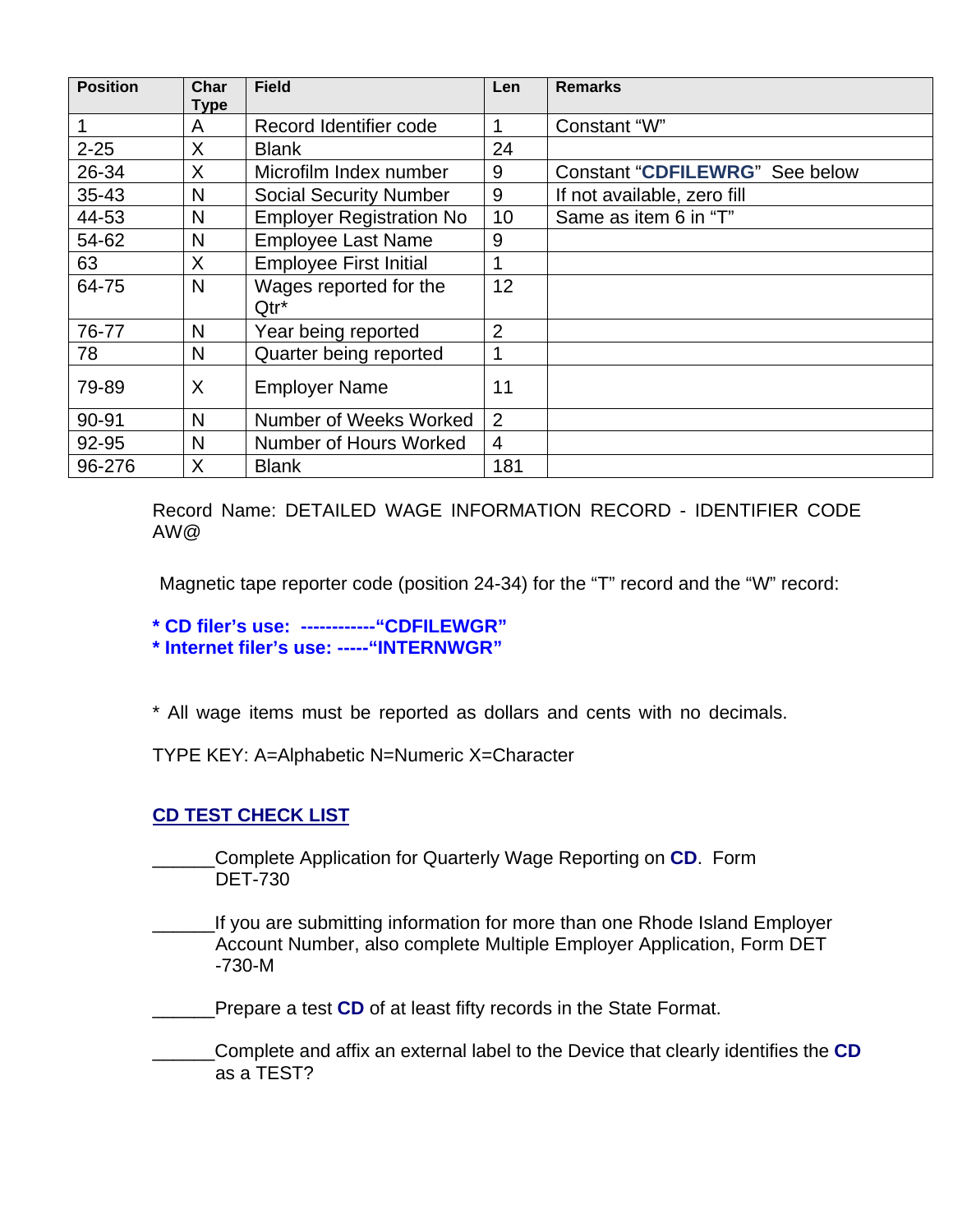#### \_\_\_\_\_\_**Mail all forms CD 's to:**

Rhode Island Division of Taxation Employer Tax Section- Wage Reporting Unit One Capitol Hill Suite 36 Providence, Rhode Island 02908 - 5829

#### **RHODE ISLAND DIVISION OF TAXATION - EMPLOYER TAX SECTION WAGE RECORD UNIT**

## **APPLICATION FOR QUARTERLY WAGE REPORTING ON CD**

Name of Requesting Firm: \_\_\_\_\_\_\_\_\_\_\_\_\_\_\_\_\_\_\_\_\_\_\_\_\_\_\_

R.I. Employer Acct. No.: \_\_\_\_\_\_\_\_\_\_\_\_\_\_\_\_\_\_

Address:

Estimated Number of Employees to be reported: \_\_\_\_\_\_\_\_\_\_\_\_\_\_\_\_\_\_\_\_\_\_\_\_\_\_\_\_\_\_\_\_\_\_

Contact Person (Title and Phone No.) \_\_\_\_\_\_\_\_\_\_\_\_\_\_\_\_\_\_\_\_\_\_\_\_\_\_\_\_\_\_\_\_\_\_\_\_\_\_

Return Address for Tape: \_\_\_\_\_\_\_\_\_\_\_\_\_\_\_

First Quarter CD Will Be Submitted For: \_\_\_\_\_\_\_\_\_\_\_\_\_\_\_\_\_\_\_\_\_\_\_\_\_\_\_\_\_\_\_

\_\_\_\_\_\_\_\_\_\_\_\_\_\_\_\_\_\_\_\_\_\_\_\_\_\_\_\_\_\_\_\_\_\_\_\_\_\_\_\_\_\_\_\_\_\_\_\_\_\_\_\_\_\_\_\_\_\_\_\_\_\_\_\_\_\_

SPECIAL HANDLING REQUESTS:

Signature and Title: **Date:** Date: Date: **Date:** Date: **Date:** Date: **Date:** Date: **Date:** 2014

## **SEND QUARTERLY WAGE INPUT DEVICE TO:**

Rhode Island Division of Taxation Employer Tax Section Wage Record Unit One Capitol Hill Suite 36, Providence, Rhode Island 02908-5829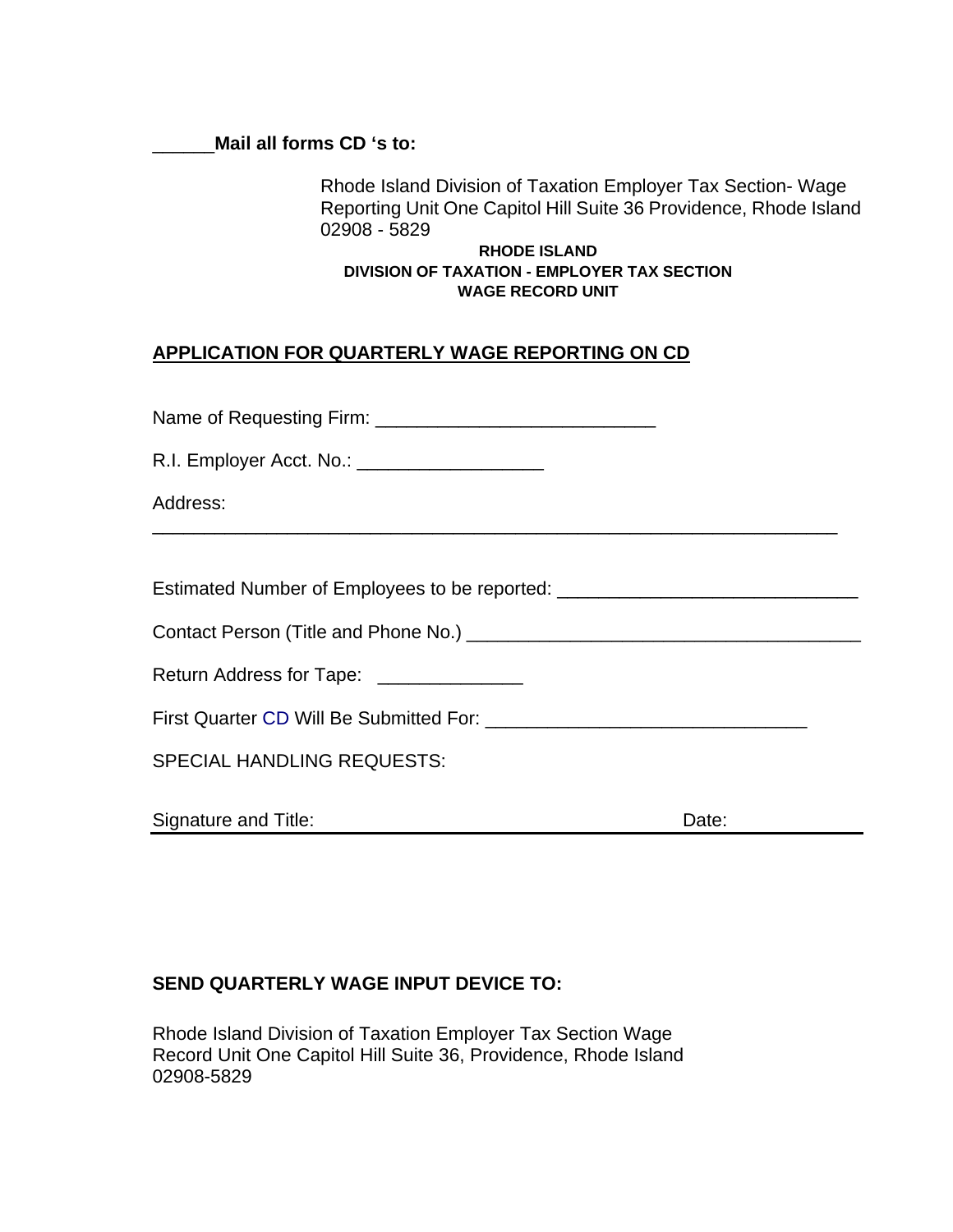### **RHODE ISLAND DIVISION OF TAXATION - EMPLOYER TAX SECTION**

## **MULTIPLE EMPLOYER APPLICATION FOR QUARTERLY WAGE REPORTING ON AN ELECTRIONIC DEVICE.**

| Name of Submitting Firm: |                                                                      |  |  |  |  |
|--------------------------|----------------------------------------------------------------------|--|--|--|--|
| Address:                 |                                                                      |  |  |  |  |
|                          |                                                                      |  |  |  |  |
|                          |                                                                      |  |  |  |  |
|                          | <b>Example 20</b> Estimated Number of R.I. Employers to be reported: |  |  |  |  |
|                          | LIST ALL R.I. EMPLOYERS TO                                           |  |  |  |  |
|                          | BE REPORTED ON ELECTRONIC DEVICE ATTACH                              |  |  |  |  |
|                          | ADDITIONAL SHEETS IF NECESSARY                                       |  |  |  |  |
|                          | Employer Name R.I. Registration No. No. Of Employees                 |  |  |  |  |
|                          |                                                                      |  |  |  |  |
|                          |                                                                      |  |  |  |  |
|                          |                                                                      |  |  |  |  |
|                          |                                                                      |  |  |  |  |
|                          | Date:                                                                |  |  |  |  |
|                          |                                                                      |  |  |  |  |

RETURN THIS FORM WITH COMPLETED DET-730 AND OTHER REQUIRED